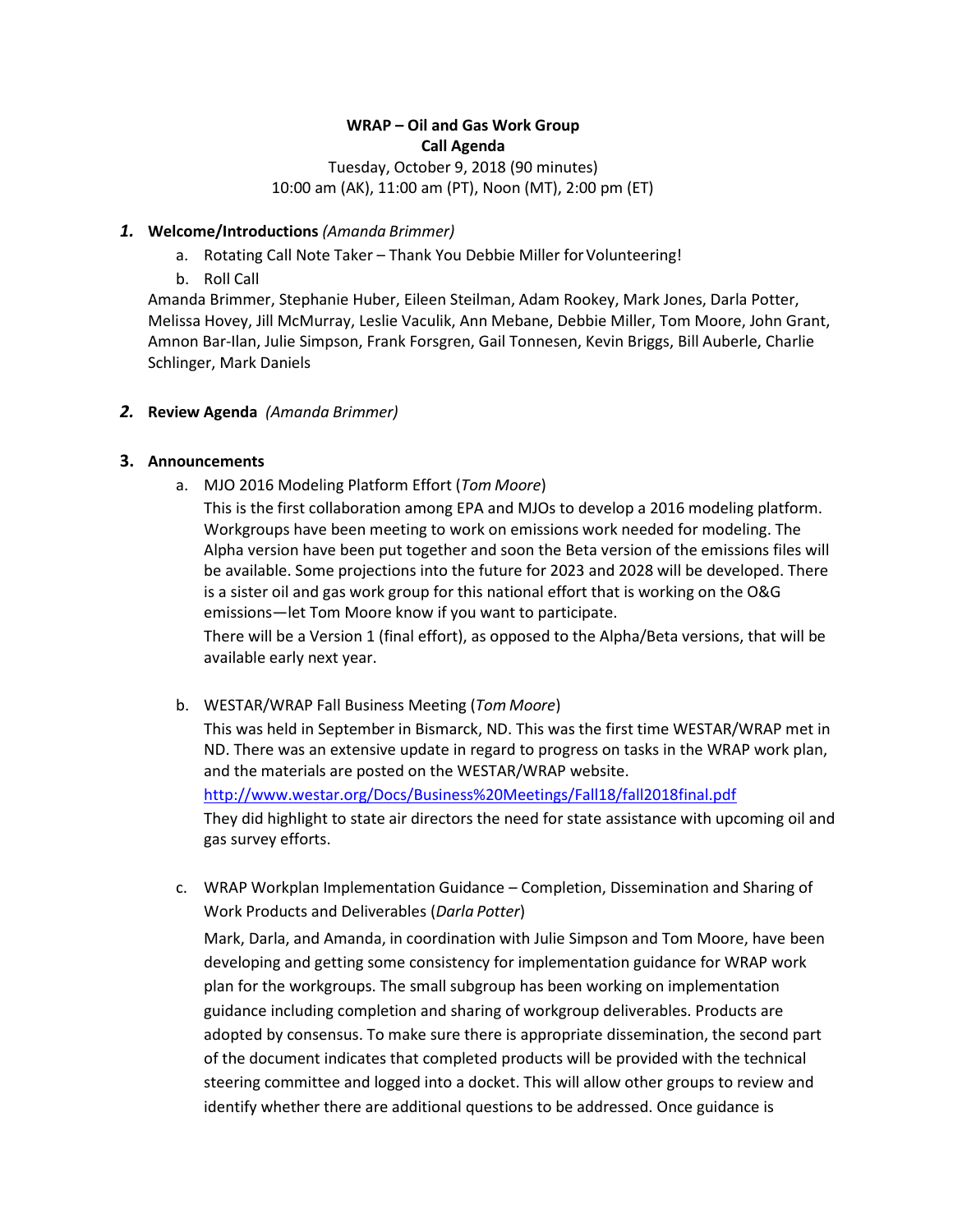finalized this will be communicated to work group members.

d. Health Effects Institute – Research Planning Workshop: *Understanding Population-Level Exposures Associated with Onshore Development of Oil and Natural Gas from Unconventional Resources* (*Tom Moore*)

The Health Effects Institute is a research group in Boston funded by EPA, non-profits, industry, etc., and they do all sorts of air pollution-related health effects research. They provide information for use in EPA reviews of standards under the Clean Air Act. They have held a series of research planning workshops recently. They are working on a new study (see title at D). This will focus on unconventional oil and gas. John Grant and Tom made a presentation to the group to explain the work being done by states on emissions and how information is used. Tom can provide a link to the presentation and can answer any questions; feel free to email him.

[https://www.wrapair2.org/pdf/HEI\\_Grant\\_and\\_Moore\\_final13Sep2018.pdf](https://www.wrapair2.org/pdf/HEI_Grant_and_Moore_final13Sep2018.pdf)

e. Other announcements from work group members / advisors

from Darla: she has been made aware of a few things to highlight to people. - There has been a lot of attention on emissions from flaring at O&G sites. GTUIT, a private company, recently received an award for their flare capture technology, which is being used in the Bakken.

[https://myemail.constantcontact.com/PRESS-RELEASE--GTUIT-RECEIVES-NORTH-DAKOTA-](https://myemail.constantcontact.com/PRESS-RELEASE--GTUIT-RECEIVES-NORTH-DAKOTA-PETROLEUM-COUNCIL-2018-AWARD-FOR-ENVIRONMENTAL-STEWARDSHIP.html?soid=1121289817508&aid=Q_jcyf-e4Gk)[PETROLEUM-COUNCIL-2018-AWARD-FOR-ENVIRONMENTAL-](https://myemail.constantcontact.com/PRESS-RELEASE--GTUIT-RECEIVES-NORTH-DAKOTA-PETROLEUM-COUNCIL-2018-AWARD-FOR-ENVIRONMENTAL-STEWARDSHIP.html?soid=1121289817508&aid=Q_jcyf-e4Gk)[STEWARDSHIP.html?soid=1121289817508&aid=Q\\_jcyf-e4Gk](https://myemail.constantcontact.com/PRESS-RELEASE--GTUIT-RECEIVES-NORTH-DAKOTA-PETROLEUM-COUNCIL-2018-AWARD-FOR-ENVIRONMENTAL-STEWARDSHIP.html?soid=1121289817508&aid=Q_jcyf-e4Gk)

- EPA has formed a state-tribal natural gas group that is holding calls bi-monthly. They recently talked about new source performance standards and source determination rule (aka source aggregation). The October call will be next week, but will have more of a water focus than air.

- Periodically we see information on reasonably available control technology (RACT) for oil and gas, specifically using control technique guidelines (CTG). The California Air Resources Board (CARB) is having a public meeting October 25<sup>th</sup> regarding an Oil and Gas state plan submission.

**4. BLM Waste Prevention, Production Subject to Royalties, and Resource Conservation; Rescission or Revision of Certain Requirements** - **Overview of Changes** (*MelissaHovey*) On Sept 28<sup>th</sup> BLM issued its revised rule (referred to earlier as BLM methane rule or BLM venting and flaring rule). Prior to rule, BLM operated under a 35 year old Notice to Lessees policy that provided guidance on what gas was considered waste, not waste, or beneficial use and when royalties would be charged. This was put initially into a rule in November 2016, but was rescinded and replaced with the new rule. The intent of the 2016 rule was to reduce waste from flaring and leaks. The new rule rescinded most of what was in 2016 rule, including a requirement for operators to create a waste minimization rule along with other requirements, including leak detection and repair. The new rule is more similar to the policy that was in place prior to the 2016 rule. It retains a part of the 2016 rule that allows gas used for operation and production to remain royalty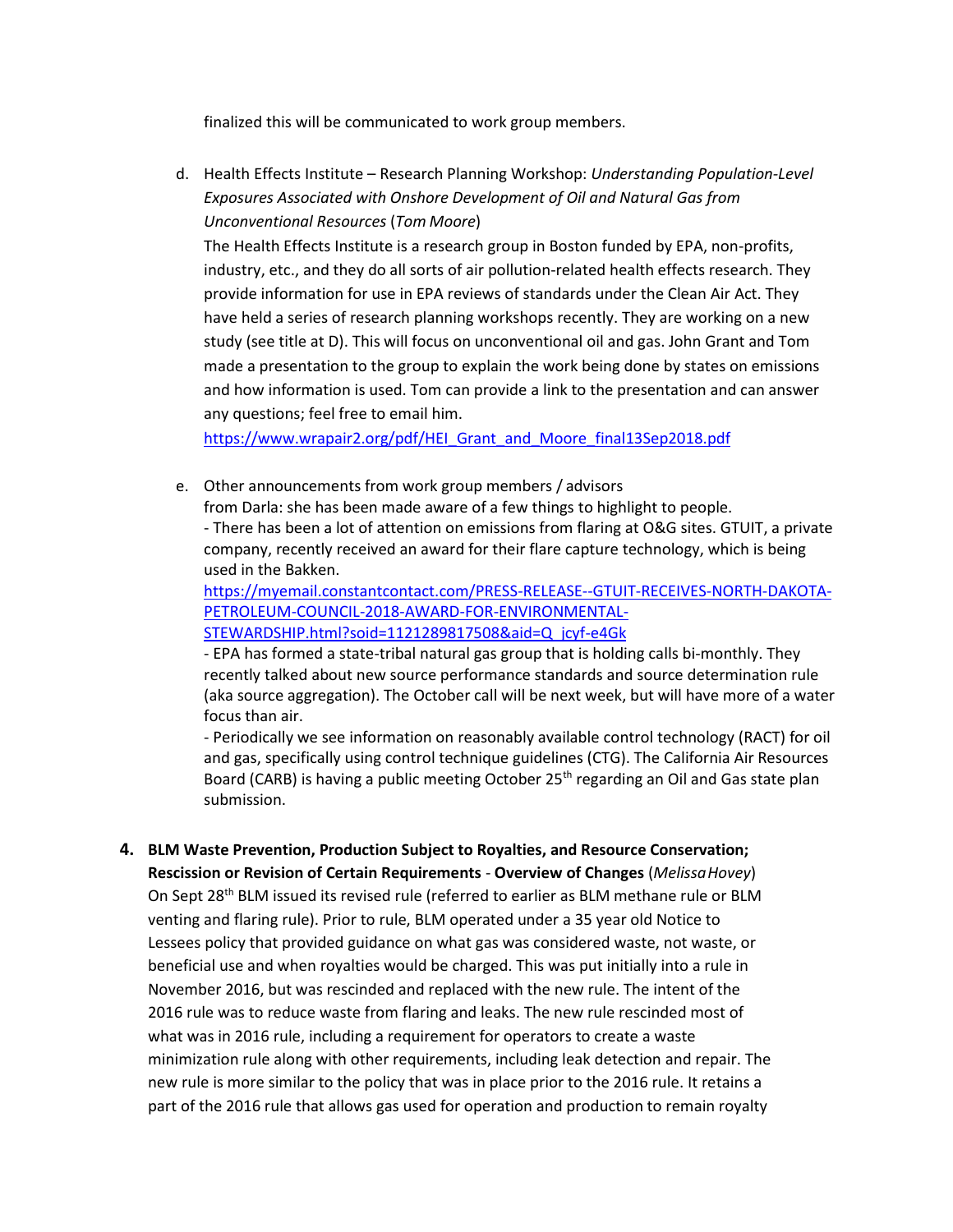free. It does include some requirements from the 2016 rule. 43 CFR 179 contains the new regulations, which don't go into effect until November  $27<sup>th</sup>$ . The BLM is already being sued by two states and several environmental groups. The premise of the new rule is that a new method was devised to estimate the costs associated with the 2016 rule, and it has now been determined that the costs of controls would exceed the benefits. It also found that the old rule created unnecessary administrative burdens for operators. Some limits that are still in effect include some venting limitations. Other aspects of rule allow for beneficial use to be royalty free.

<https://www.govinfo.gov/content/pkg/FR-2018-09-28/pdf/2018-20689.pdf>

### *5.* **OGWG Road Map Phase II** *(John Grant & Amnon Bar-Ilan – RambollEnviron)*

a. Emission Inventory Technical Improvements

A pdf with some slides (WRAP OGWG OGEI\_status\_09oct2018.pdf) and a brief memorandum were circulated with the meeting materials.

There is a typo in the date on the update PDF—the slides are current as of today. Please look at the synthesis memorandum which has more information on the survey. There are two phases for the survey. In phase I, agencies fill out based on internal data sets. In Phase II operators will fill out the survey. Individual agencies are responsible for Phase I, as well as making decisions as to which operators to send the survey to in Phase II and which components they want the operators to provide data for. Agencies will send the surveys to operators and follow up with operators as necessary. Ramboll will provide assistance to the agencies. Ramboll can provide basin-level oil and gas operator lists that will included prioritization based on activity levels to help agencies decide which 3-5 operators to request specific data. Data requested in survey will include information on upstream exploration, upstream production, gas composition, and upstream point source data. This includes information on drill rigs, fracking engines, condensate tanks, oil tanks, and wellhead engines.

### b. Status, Schedule, And Looking Ahead

The schedule for the survey and incorporation into base year inventory will run from late October 2018 through April 2019. Agencies (state will be the focus, may include tribal agencies) will receive surveys in late October and respond in November. Operators will receive surveys and respond in December and January. Results will be incorporated into the base year inventory around mid-March, followed by oil and gas work group member review.

The survey schedule is longer than what was originally planned and will delay base and future year inventories. Focus is on survey work at the moment.

The surveys in basins with tribal and nontribal components will likely focus on state lands, but this is unclear. Good to think carefully about how best to distribute the surveys and take into account the extent to which emissions are likely to be different between states and tribes. Operators are likely to respond considering how their current operations are structured and not go back to 2014.

Darla: WESTAR council meeting tomorrow of state air directors and administrators. Darla will present an update to the council and speak to them about the need for air director